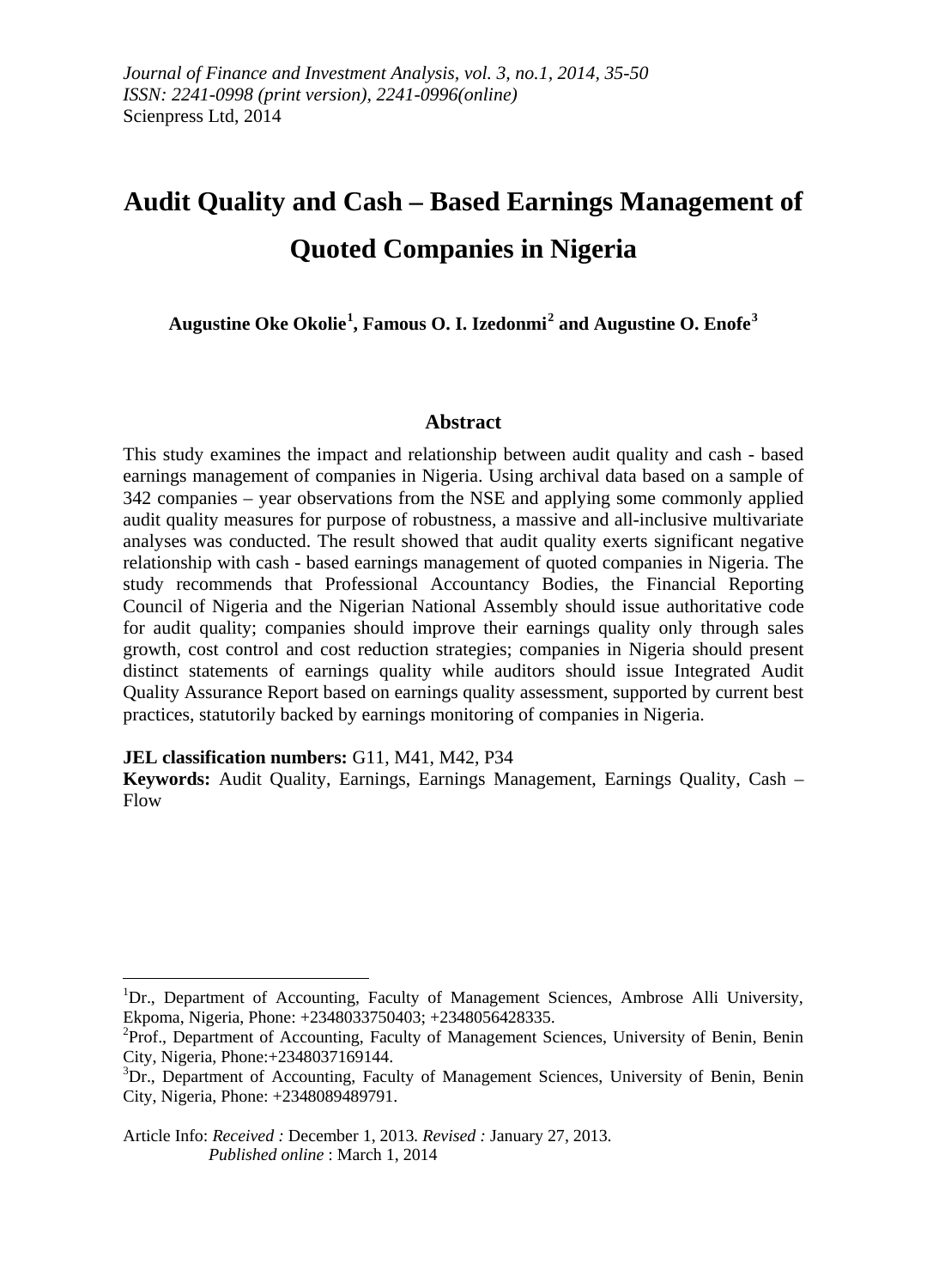## **1 Introduction**

The codes of best practice relating to audit quality are developed in different countries in order to curb the pervading vicious corporate collapses across the globe in the past decade and to guarantee integrity of auditors' reports in relation to corporate earnings and financial statements. Audit Quality (AQ) was first defined by DeAngelo as the marketassessed joint probability that a given auditor discovers a breach in the client's accounting system and reports the breach [1]. The European Supreme Audit Institution (EUROSAI) extended the definition of Audit Quality in 2004 to include the degree to which a set of inherent characteristics of an audit fulfill requirements [2]. Thus, the audit process assesses the probability of material misstatements and reduces the possibility of undetected misstatement to an appropriate assurance level [3] [4]. Audit Quality is recognized to influence financial reporting and strongly impact on investors' confidence [5]. Conventionally, external auditors play critical and highly challenging roles in assuring the credibility of financial reports [6] [7]. The demand for audit of companies' accounts is created by the agency problems which are related to the separation of corporate ownership from control [8] [9].

Earnings management is a strategy used by company managers to deliberately manipulate company earnings to match a predetermined target and involves the planning and execution of certain activities that manipulate or smooth income, achieve high earnings level and sway the company's stock price [10] [11]. Cash – based Earnings Management involves the manipulation of fundamental economic operations and cash flow activities of an organization in order to beautify or smooth earnings and to sway the share price of an organization. It involves a departure from normal operational practices, motivated by manager's desire to mislead, at least, some stakeholders into believing that certain financial reporting goals have been met in the normal course of operations  $[12]$ . Cash – based Earnings Management is therefore a purposeful action by management of a company to alter reported earnings in a particular direction, achieved by changing the timing and/or structuring of an operation, investment and/or financial transaction with cash flow effects and the accompanying sub-optimal business consequences [13]. The definition presupposes the existence of managerial intent in order to influence earnings by structuring transactions [11]. The motivation is firstly, the negative value implications of manipulating real activities that are thought to be one of the most serious forms of earnings management [14]. Secondly, cash - based (or Real) Earnings Management may adversely affect cash flows both in the short and in the long run by cutting discretionary expenditures. Cash - based earnings management involves managing earnings through the manipulations of Cash Flows, Sales and the operational activities of a firm.

The quality of reported earnings and the ability of audit quality to effectively constrain CBEM of companies across the world and Nigeria in particular, have become considerably questionable due to recent corporate accounting scandals [15] [16]. These corporate financial scandals pose a great challenge to the veracity, credibility, utility or value relevance of the audit function. A number of spectacularly large business failures, including Enron and Worldcom (in the USA), Cadbury Nigeria Plc; African Petroleum Plc [17]; Savannah Bank and African International Bank [18]; Wema Bank, Nampak, Finbank and Spring Bank [19]; and more recently Intercontinental Bank Plc., Bank PHB; Oceanic Bank Plc. and AfriBank Plc (in Nigeria) involved Cash – based earning management and accounting related scandals. These are known publicly reported cases that resulted in misleading financial reports. These failures created negative publicity and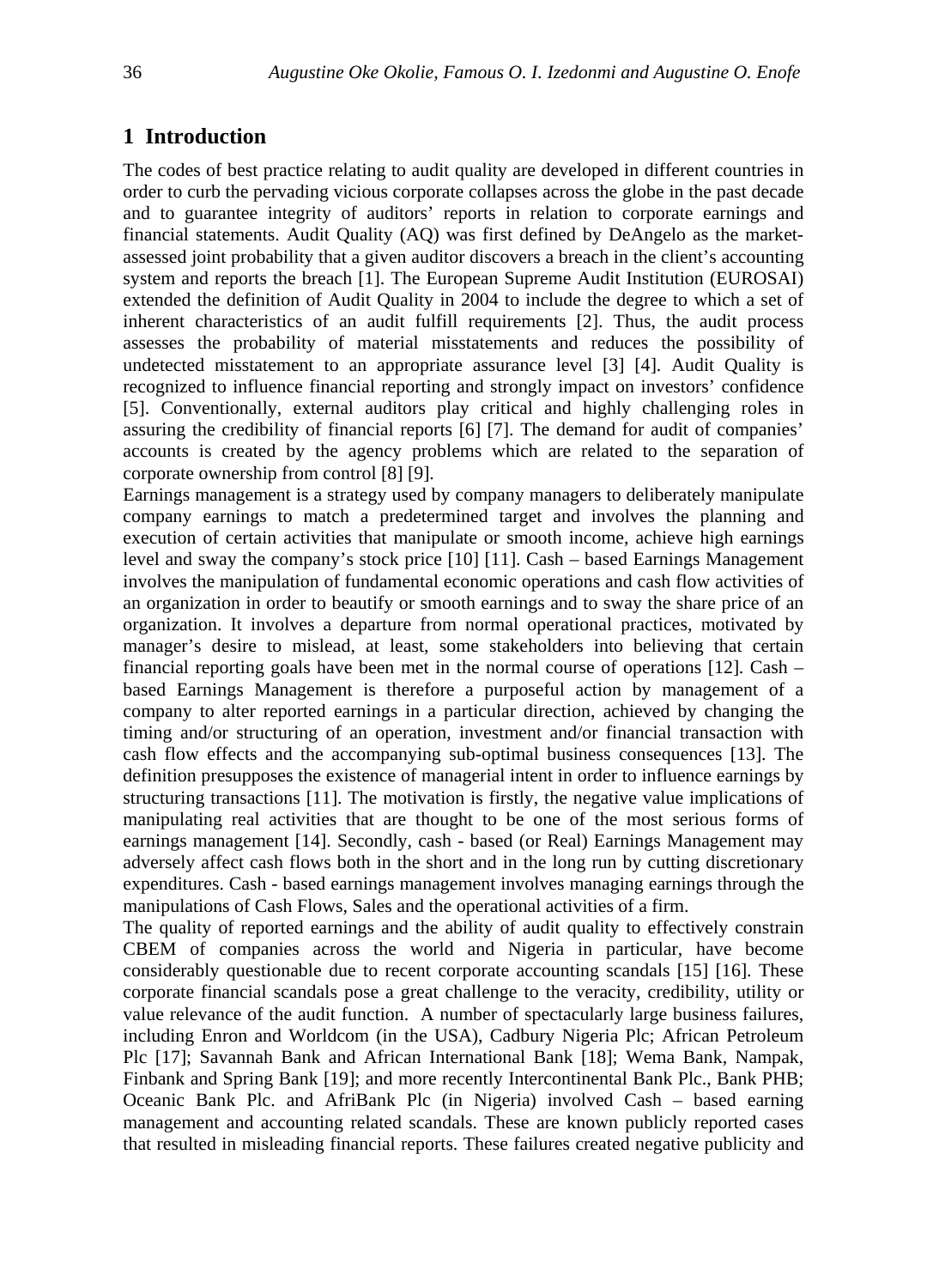loss of confidence in the capital market. There is therefore a concern about the quality of accounting income and its relationship with the quality of the auditing process which has been observed to increase over time following the periodical clusters of business failures, frauds, and litigations. The issue is whether these corporate collapses are not the outcome of poor audit quality and the inability of the audit function to arrest earnings management. The focus of external users on reported earnings as a central variable for making decisions and recent corporate scandals means that earnings management has become a matter of great concern. Using numbers, management may abuse "big bath" restructuring charges, premature revenue recognition, reserves and write-offs of purchased in-process research and development (R&D) [11]. These practices threaten the credibility of financial reporting. There are issues regarding earnings management that require factual and not fictional accounting to accentuate the importance of company accounts that are true and fair. The essence of this requirement is that companies must not distort, hide, fabricate and present, in whole or in part, deceitful financial reports.

Next to the focus on reported income statement, earnings analysts and investors may focus more on cash flows rather than the income statement of a company. As a result of corporate scandals analysts and stakeholders lose faith in accounting income-based measurements. Sufficient cash flows from operating activities are essential for these companies to remain profitable and viable in the future. Lack of cash flows could result in bankruptcy or for a company to turn into a takeover prey. Since investors use the cash flow statement to make investment decisions, highly motivated and intelligent management teams involve in Cash – based earnings management to create ways to influence the true picture of a company's cash flow from operations (CFO). The reason why corporate executives have greater willingness to engage in Cash – based earnings management than through accruals management is because accrual-based earnings management is more likely to draw auditor or regulatory scrutiny than cash – based decisions such as those related to product pricing, production, and expenditures on research and development or advertising [20] [21].

The underlying fundamental real economic activities manipulation is accomplished by a wide variety of operating decisions. These operating decisions may be suboptimal and weaken the firm's operating performance in the long run. Real activities manipulation can reduce firm value because actions taken in the current period to increase earnings can have a negative effect on cash flows in future periods [12].

Many accounting scandals of the past decade have involved outright manipulation of accounting data through operating activities manipulations including recording fictitious inventory and hiding liabilities even in the face of audited financial reports. It has been reported that the companies that have involved in real accounting scandals along with a number of lesser known companies greatly involved in transactions where the accounting was technically correct but which served primarily to obfuscate the financial health of the organizations and the results of their operations [4]. A common trend and threat among the companies that are involved in accounting and financial scandals are gross lack of integrity, character and transactions involving related parties [16] [22] [23].

Given the above scenario, the major problem of this study is to determine whether audit quality can significantly constrain or minimize the negative consequences of cash – based earnings management of quoted companies in Nigeria. The study attempts to ascertain and establish whether there are significant relationships between Audit quality and the level of cash – based earnings management of quoted companies in Nigeria. This study assumes that CBEM in an emerging market like the Nigerian Stock Exchange (NSE) is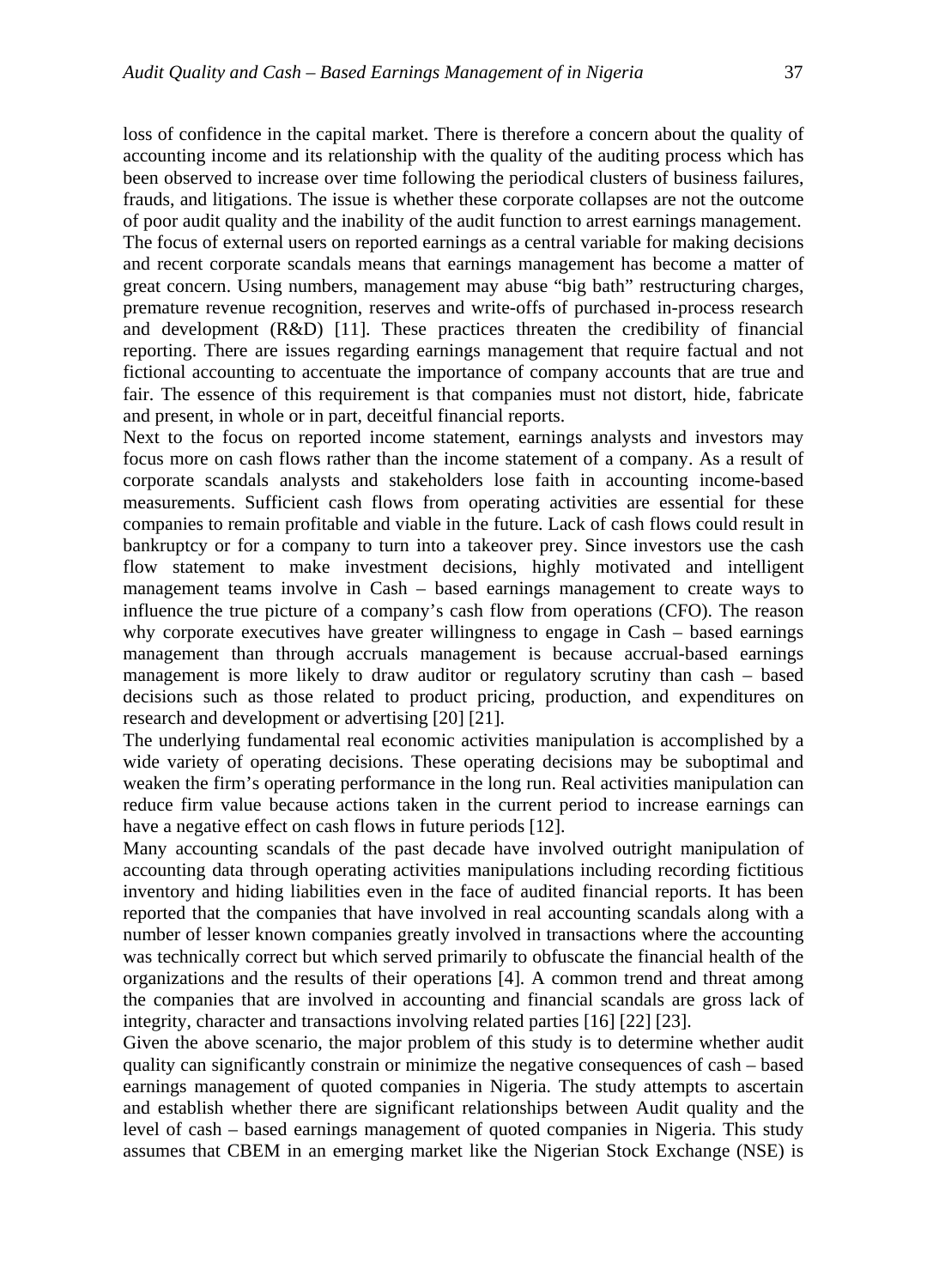likely to present some problems for a true and qualitative earnings report. Healy and Wahlen point out that earnings management studies have paid only negligible attention to its real economic consequences [11]. While there is growing evidence that firms engage in cash – based earnings management  $[12][13][25]$ , there is no evidence on its economic consequences, and in particular, how these effects compare to those of discretionary accruals manipulations. Consistent with [20][24] have shown that managers have shifted away from "discretionary accruals management" to cash – based earnings management in the post Sarbanes-Oxley Act (SOX) period.

Anecdotal as well as empirical evidences on the effects of AQ on cash – based earnings management of non-financial institutions may exist in the developed countries [12] [13] [25]. In the case of Nigeria, we are not aware of any existing study relating to the effects and association between audit quality and cash – based earnings management of quoted companies in the non – financial institutions as at the time of this study.

## **2 Literature Review**

Cash – based (or real earnings) earnings management is accomplished in a number of ways. There is evidence that cash – based earnings management may be achieved through overproduction [26]. Another type of real or cash - based earnings management may be strategic timing of exercise of employee stock options to affect the denominator of earnings per share [27] [28]. Prior studies declare that firms with negative earnings changes report higher incomes from asset sales [29]. CEOs may reduce spending on Research and Development (R&D) toward the end of their tenure to increase short-term earnings [30]. Extant literatures provide evidence that is consistent with reduction of R&D expenditures to meet earnings benchmarks [31] [32]. In Iran, Mashayekhi, Mehrani, Mehrani and Karami find that listed firms in Tehran Stock Exchange (TSE) do earnings management when their operating performance is poor and they tend to choose income increasing accounting strategies [33]. Further evidence provides that income has a weaker performance leading to a higher motivation compared with non-income smoother in TSE [34].

There are few studies about how managers use specific transactions, other than cutting R&D expenditures, to influence earnings. Some of the studies focus on stock repurchases [29][36]; some examine the sales of fixed assets [29] [35]; some deal with sale price reductions [37]; some overproduction, managing of sales, advertising, SG&A expenses to effect CBEM [12] [25]; and others examine the tradeoff between discretionary and cash based earnings management [13].

Herrmann examines the usage of income from the sale of fixed assets and marketable securities to manage earnings and found a negative relation between income from asset sales and management forecast error [35]. When current reported operating income is below (above) management's forecast of operating income, firms increase (decrease) earnings through the sale of fixed assets and marketable securities. Bartov had earlier examined the sales of fixed assets and shows that the profit from sales of assets is negatively correlated with earnings changes. He uses this to argue that firms facing earnings declines boost profits through increased asset sales [29].

Prior research has examined the management of sales, reduction of discretionary expenses and overproduction [12]. Gunny examines the extent to which CBEM affects subsequent operating performance and whether investors anticipate the performance consequences of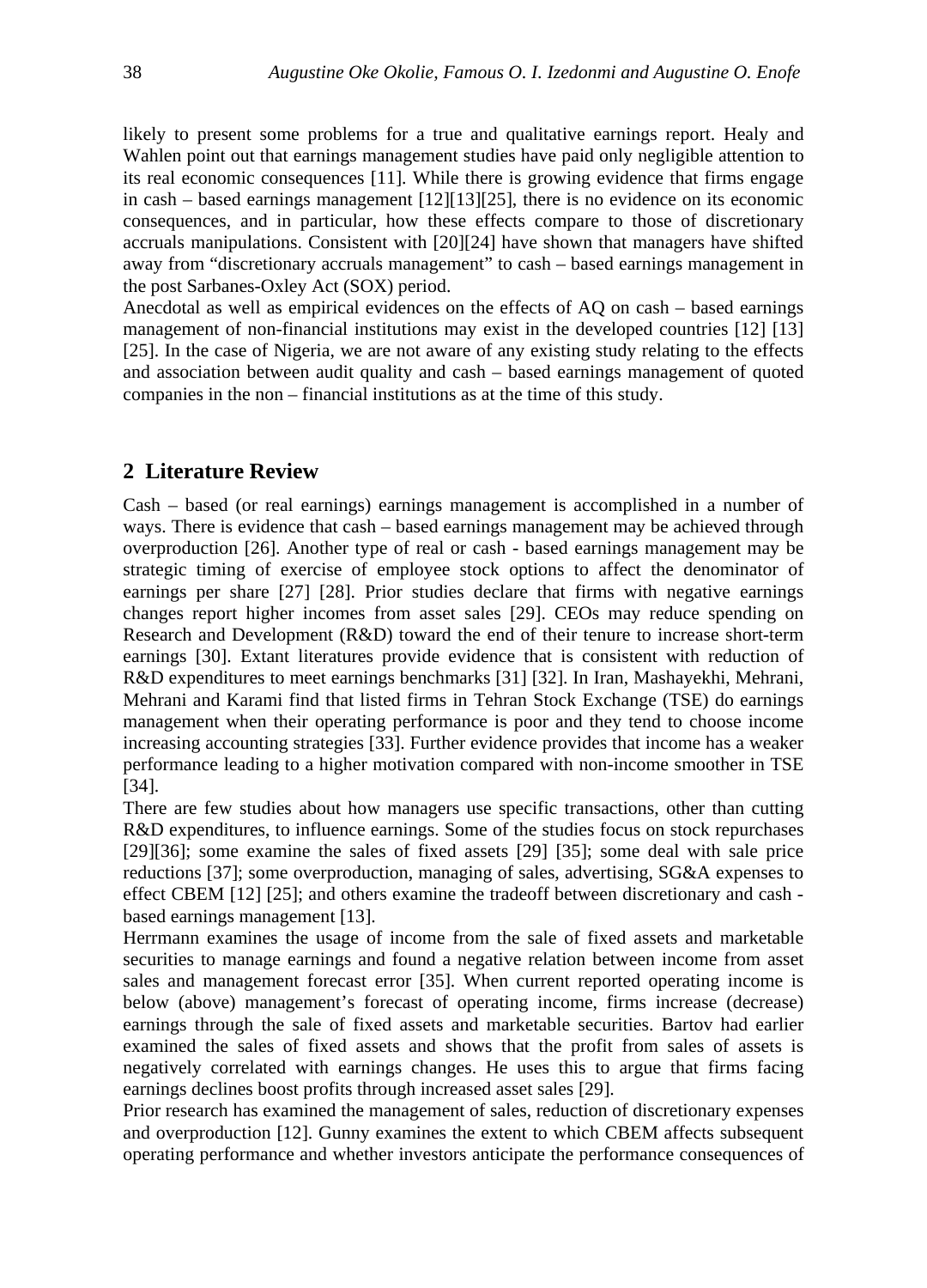real management [25]. The results provide evidence that CBEM has an economically significant impact on future performance. Zang studied whether managers use real manipulation and accrual manipulation as substitutes in managing earnings and studies the order in which managers make these decisions [13]. Evidence is also available that following the passage of SOX, accrual-based earnings management declined significantly, while CBEM increased significantly [24] consistent with the results of a survey by Graham, Harvey and Rajgopal in 2005 [20], suggesting that firms switched to managing earnings using real cash flow manipulations, possibly because these techniques, while more costly, are likely to be more difficult for auditors and regulators to detect. Ewart and Wagenhofer found factors that determine the intensity of the substitution of accounting accruals by CBEM and the welfare effects, such as substitution rates between accrual and CBEM by managers, the real cost of earnings management and the precision of the market knowledge about the manager's incentives [14].

Summing up, a number of authorities agree on AQ as a function of audit firm size and demonstrate that larger audit firms possess greater capacity to measure Audit Quality  $[1][38][39][40][43]$  [46][47][48]. The major proposition of this study is that cash - based Earnings Management depends on Audit Quality and we maintain that this study extends the AQ proxy of Audit Firm Size (AFS) to include other perceived AQ proxies.

## **3 Methodology**

This study is based on a sample of 342 company – year observations from the NSE for the fiscal years, 2006 to 2011. Using some commonly applied audit quality measures together for purpose of robustness, a massive and all-inclusive multivariate analyses was conducted in order to show whether audit quality exerts significant relationship with real cash - based earnings management of quoted companies in Nigeria. In this study we measure Audit Quality by applying Audit Firm Size (AFS) in terms of Big-4 and Non-Big-4 audit firms, Audit Fees (AF) which also measures Auditor Independence, Auditor Tenure (AT); and Audit Client Importance (ACI). The study adopts the models developed by Dechow, Kothari and Watts [49], used by Roychoadhury [12] and Cohen, Dey and Lys [24] to consider three metrics used to measure the levels of manipulations of fundamental economic activities of management. The hypothesis of this study applies to Cash – Based Earnings Management as follows:

H0: There is no significant relationship between Audit Quality and Cash - Based Earnings Management (CBEM) of quoted companies in Nigeria;

In order to investigate the company's total level of earnings management through cash flow manipulations, first, we generate and measure the normal level of real cash - based earnings management activities using the three manipulation schemes. Second, the abnormal levels of each type of real activities manipulation are measured as the residual from the relevant estimation models as follows: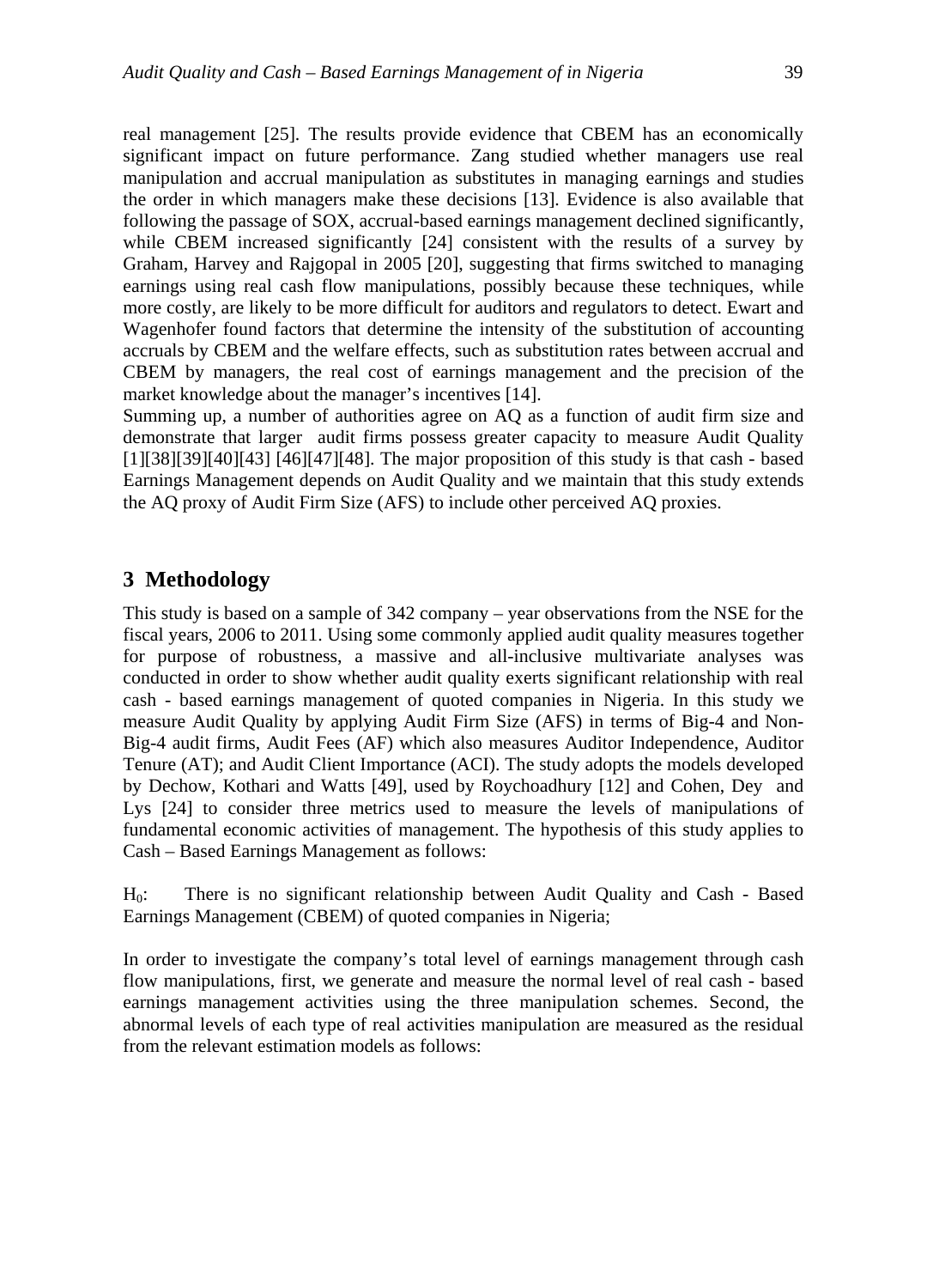#### **3.1 Abnormal Levels of Cash Flow from Operation (CFO)**

Abnormal CFO is actual CFO minus the normal level of CFO calculated using the estimated coefficients from the regression equation below. All variables in the model are scaled by lagged total assets  $(A_{i, t-1})$ . This model is functionally expressed and run as a cross-sectional regression for each company and year as follows:

$$
\frac{\text{CFO}_{it}}{\text{Assets}_{i,t-1}} = \beta_{1t} \frac{1}{\text{Assets}_{i,t-1}} + \beta_2 \frac{\text{Sales}_{i,t}}{\text{Assets}_{i,t-1}} + \beta_3 \frac{\text{Asales}_{i,t}}{\text{Assets}_{i,t-1}} + \epsilon_{i,t}
$$
(1)

| Where:             |                                                          |
|--------------------|----------------------------------------------------------|
| <b>CFO</b>         | $=$ Normal (expected) Cash Flow from operations,         |
| Assets $_{i. t-1}$ | $=$ Total Assets of company i, in year t – 1,            |
| Sales              | $=$ Sales Revenues,                                      |
| $\triangle$ Sales  | = Change in sales revenues over time $(S_t - S_{t-1})$ , |
| $e_{i,t}$          | $=$ Error Term                                           |

The abnormal CFO is then computed as actual CFO minus the normal level of CFO estimated using the coefficient from the above equations.

## **3.2 Abnormal Level of Production Costs (Prod)**

To estimate the normal level of production costs, defined as the sum of cost of goods sold (COGS) and change in inventory during the year, we estimate COGS as a linear function of contemporaneous sales as follows:

$$
\frac{\text{COGS}_{i,t}}{\text{Assets}_{i,t-1}} = \beta_{1t} \frac{1}{\text{Assets}_{i,t-1}} + \beta_2 \frac{\text{Sales}_{i,t}}{\text{Assets}_{i,t-1}} + \epsilon_{i,t} \tag{2}
$$

We use the model for inventory growth stated as a linear function of the contemporaneous and lagged change in sales to estimate inventory cost as follows:

$$
\frac{\Delta INV_{i,t}}{Assets_{i,t-1}} = \beta_{1t} \frac{1}{Assets_{i,t-1}} + \beta_2 \frac{\Delta Sales_{it}}{Assets_{i,t-1}} + \beta_3 \frac{\Delta Sales_{i,t-1}}{Assets_{i,t-1}} + \epsilon_{it}
$$
(3)

Using the sum of the above two equations, we estimate the normal level of production costs:

$$
\frac{Prod_{it}}{Assets_{i,t-1}} = \beta_1 + \frac{1}{Assets_{i,t-1}} + \beta_2 \frac{Sales_{it}}{Assets_{i,t-1}} + \beta_3 \frac{ASales_{i,t-1}}{Assets_{i,t-1}} + \beta_4 \frac{ASales_{i,t-1}}{Assets_{i,t-1}} + \epsilon_{it}
$$
(4)

Where:  $Prod_{\text{int}} = COGS$  plus INV. = Normal (expected) Production Cost for company i in year t.

| $=$ Total Assets of company i in year t – 1,<br>Assets $_{i.t-1}$                    |  |
|--------------------------------------------------------------------------------------|--|
| $=$ Sales Revenues for company i, in year t,<br>Sales $_{i.t.}$                      |  |
| $\Delta$ Sales <sub>i.t</sub><br>$=$ Change in Sales for company i, in year t,       |  |
| = Sales Revenues for company i, in year $t - 1$ ,<br>$\Delta$ Sales <sub>i.t-1</sub> |  |
| $=$ Error Term for company i, in year t,<br>$e_{i,t}$                                |  |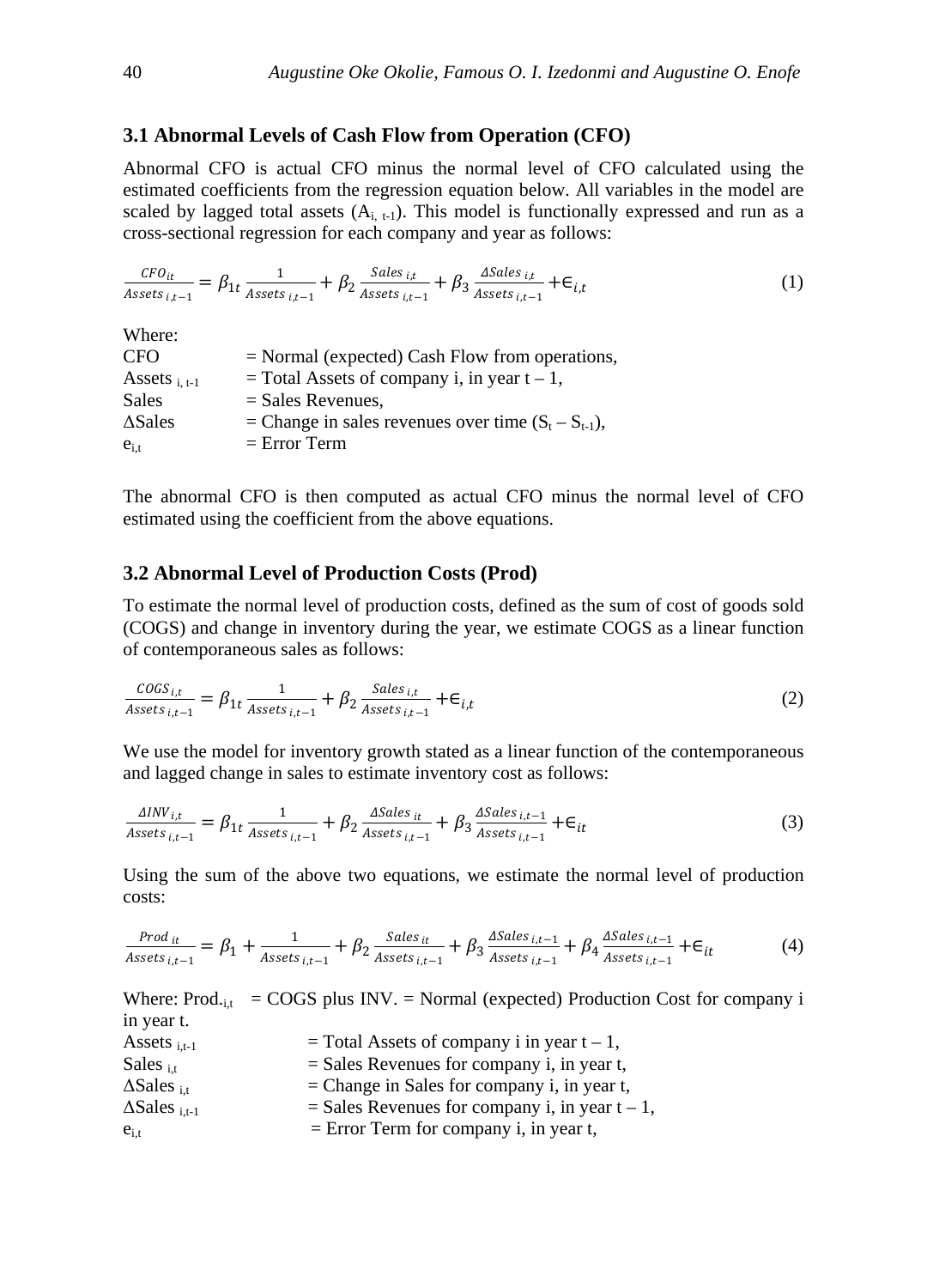The abnormal production cost is computed as the (residual) difference between the value of the sum of COGS plus change in stock and the normal level predicted by equation (4).

#### **3.3 Abnormal Level of Discretionary Expenses (Disex)**

We express discretionary expenses as a function of lagged sales and estimate the following model to derive 'normal' levels of discretionary expenses:

DiscExp<sub>it</sub>  $\frac{Disctexp_{it}}{Assets_{i,t-1}} = \beta_{1t} \frac{1}{Assets}$  $\frac{1}{Assets_{i,t-1}} + \beta_2 \frac{Sales_{i,t-1}}{Assets_{i,t-1}}$  $\frac{S_{it} - 1}{Assets}_{i,t-1} + \epsilon_{it}$  (5)

For every firm year, abnormal discretionary expenses (Abdisex) represent the (residual) difference between the actual disex and normal (expected) disex calculated using the corresponding company – year parameters. CBEM is estimated as the sum of abnormal CFO, abnormal production cost and abnormal discretionary expenses.

## **3.4 Model for Effect and Relationship between AQ and CBEM**

Linear regression analyses were used to test the relationship between the dependent variable (CBEM) and the identified independent AQ variables. The following regression equation relates the most commonly used audit quality attributes, AFS, AF, AT, ACI to CBEM specified as follows:

 $\text{CEEM}_{i,t} = a_0 + \beta_1 \text{AFS}_{i,t} + \beta_2 \text{AF}_{i,t} + \beta_3 \text{AT}_{i,t} + \beta_4 \text{ACI}_{i,t} + \beta_5 \text{CFO}_{i,t} + \beta_6 \text{Gwth}_{i,t} + \beta_7 \text{CFO}_{i,t} + \beta_8 \text{Gwth}_{i,t}$  $\beta_7 \text{CoySize}_{i,t} + \beta_8 \text{Lev}_{i,t} + \mathbf{e}_{i,t}$  (6)

The variables in the model are measured and described in the table below.

| S/N            | <b>VARIABLES</b> | <b>DEFINITION</b>                                         | <b>TYPE</b> | <b>MEASUREMENT</b>                                                                                      |
|----------------|------------------|-----------------------------------------------------------|-------------|---------------------------------------------------------------------------------------------------------|
| 1              | <b>CBEM</b>      | Cash - Based Earnings<br>Management                       | Dependent   | Abn. $CFO + Abn$ . Prod. $Cost + AbDisex$ .                                                             |
| $\mathfrak{D}$ | <b>AFS</b>       | Audit Firm Size                                           | Independent | Dichotomous: '1' if company is audited<br>by a Big4, '0' otherwise                                      |
| 3              | AF               | A measure of Auditor<br>Independence                      | ,,          | Natural Log of the Audit Fees Paid by the<br>company.                                                   |
| 4              | AT               | <b>Audit Tenure</b>                                       | ,,          | Length of auditor-client relationship: '1'<br>if $3 \text{ yrs}^+ \& 0$ if otherwise.                   |
| 5              | <b>ACI</b>       | Degree of Audit Client<br>Importance to the Audit<br>Firm | ,,          | % of Turnover of each company to Total<br>Turnover of Clients of the auditor within<br>the sample size. |
| 6              | <b>CFO</b>       | Cash Flow From<br>Operations                              | Control     | CFO as % of Total Assets at end of Year<br>'t'.                                                         |
| 7              | Gwth             | Growth Prospects<br>of the Company                        | ,,          | (Market Value divided by Book Value of<br>$Equity$ = MPS/BVPS                                           |
| 8              | CoySize          | Company Size                                              | ,,          | Natural log of company Total Assets                                                                     |
| 9              | Lev.             | Leverage                                                  | ,,          | <b>Total Debts</b><br>Equity                                                                            |

Table 1: Measurement of Variables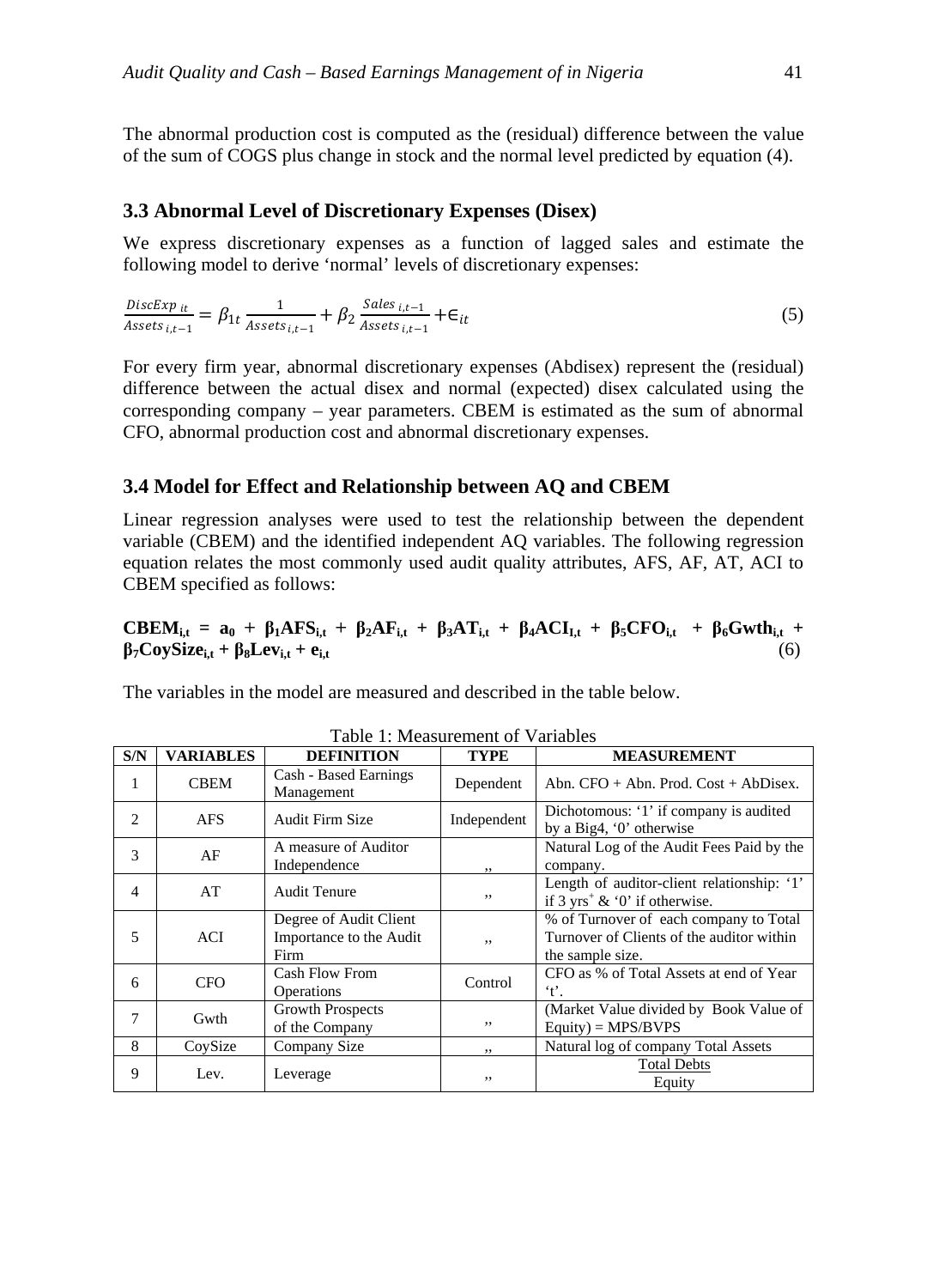# **4 Data Analyses**

## **4.1 Descriptive Statistics**

|               | Mean     | Median         | Maximum  | Minimum   | Std.Dev  | Jarque-Bera | Probability |
|---------------|----------|----------------|----------|-----------|----------|-------------|-------------|
| <b>CBEM</b>   | 305.3242 | $-26938.7$     | 554242.3 | $-108663$ | 67688.19 | 5198.002    | 0.000       |
| <b>AFS</b>    | 0.702771 | $\overline{1}$ |          | $\theta$  | 0.457615 | 76.42107    | 0.000       |
| AF            | 6.821742 | 6.9            | 8.22     | 5.04      | 0.577794 | 16.92742    | 0.000       |
| AT            | 0.942065 | $\overline{1}$ |          | $\theta$  | 0.233914 | 3459.362    | 0.000       |
| <b>ACI</b>    | 5.536801 | $\overline{1}$ | 54.63    | 0.01      | 9.839493 | 1723.826    | 0.000       |
| <b>CFO</b>    | 11.66365 | 11.7           | 99.49    | $-126.16$ | 16.67328 | 3494.981    | 0.000       |
| <b>GWTH</b>   | 8.667909 | 2.7            | 1228.33  | $-24.64$  | 72.64753 | 922498.7    | 0.000       |
| <b>COSIZE</b> | 9.879723 | 9.97           | 11.66    | 7.87      | 0.790002 | 10.88827    | 0.004       |
| <b>LEV</b>    | 5.505743 | 1.39           | 685.82   | $-15.7$   | 43.15786 | 696687      | 0.000       |

Table 2 below presents the result for the descriptive statistics conducted on the variables.<br>
Table 2: Descriptive Statistics Table 2: Descriptive Statistics

Source: computation derived from Eviews 7.0 by the author

Table 3 below shows the regression assumptions test for the model of study. As shown in the table, COSIZE appears to have VIF's values exceeding 10 and hence the variable is dropped from the multiple regression models relating to CBEM and AQ. The Breuschpagan-Godfrey test for heteroscedasticity was performed on the residuals as a precaution. The results showed probabilities less than 0.05 which suggest the likely existence of heteroscedasticity. As an appropriate method to treat heteroskedasticity, we adopt Robust Standard Errors to address the issue of errors that are not independent and identically distributed. The Lagrange Multiplier (LM) test for serial correlation reveals that the hypotheses of zero autocorrelation in the residuals were not rejected. This was because the probabilities (Prob. F, Prob. Chi-Square) were greater than 0.05. The LM test did not therefore reveal serial correlation problems for the model. The performance of the Ramsey RESET test showed high probability values that were greater than 0.05, meaning that there was no significant evidence of misspecification.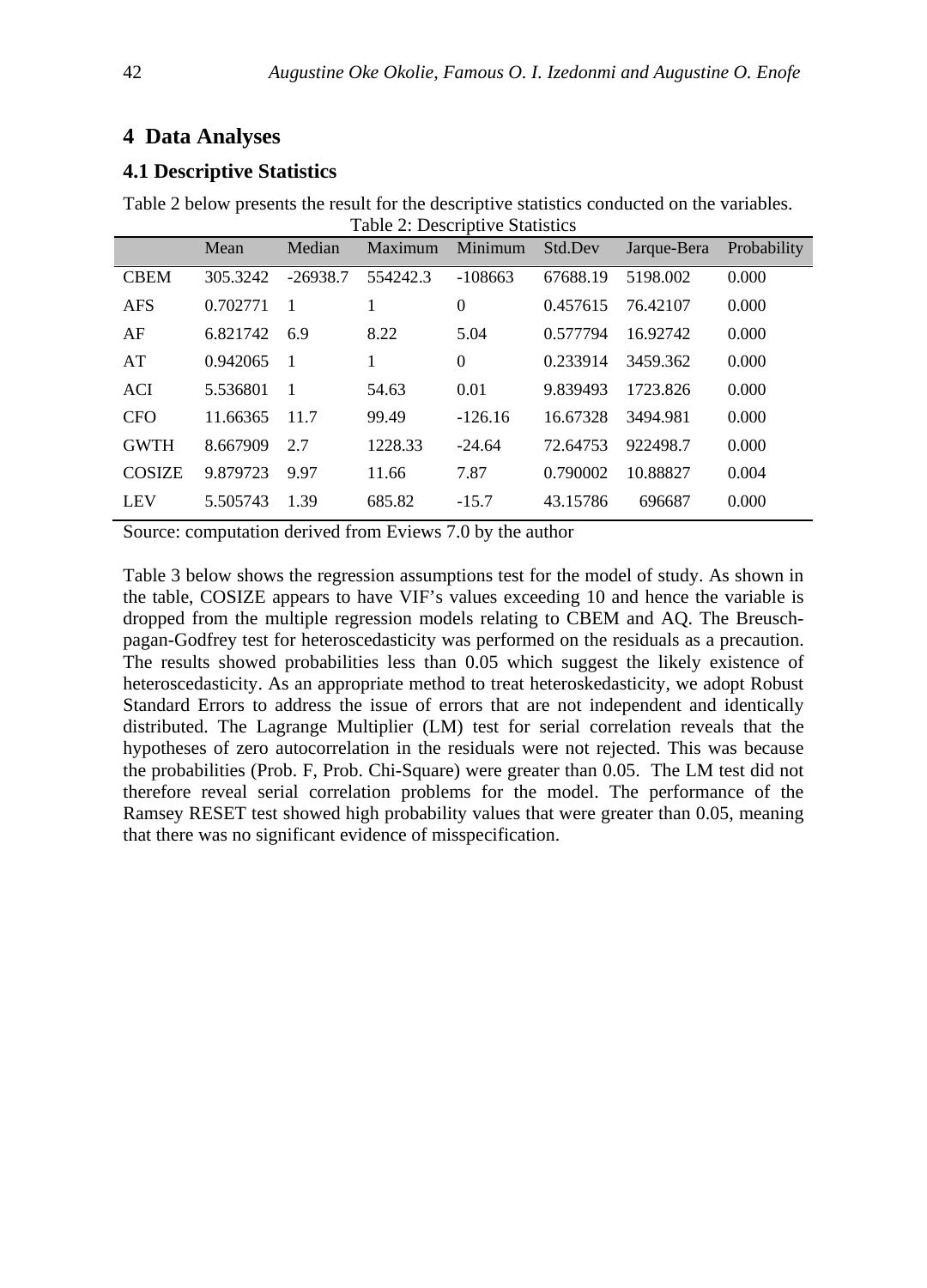| <b>Variance inflation test for Multicollinearity</b>  |                 |                  |                     |             |        |  |  |
|-------------------------------------------------------|-----------------|------------------|---------------------|-------------|--------|--|--|
|                                                       | Coefficient     |                  | Centered            |             |        |  |  |
| Variable                                              | Variance        |                  | VIF                 |             |        |  |  |
| $\mathcal{C}$                                         | 8.85E+09        |                  | <b>NA</b>           |             |        |  |  |
| <b>AFS</b>                                            | $2.10E + 08$    |                  | 4.883               |             |        |  |  |
| AF                                                    | $5.06E + 08$    |                  | 4.883               |             |        |  |  |
| AT                                                    | $1.32E + 09$    |                  | 1.4021              |             |        |  |  |
| <b>ACI</b>                                            | 492313.4        |                  | 2.1774              |             |        |  |  |
| <b>CFO</b>                                            | 135007          |                  | 1.1585              |             |        |  |  |
| <b>GWTH</b>                                           | 9397.693        |                  | 3.111               |             |        |  |  |
| <b>COSIZE</b>                                         | $5.08E + 08$    |                  | 10.120*             |             |        |  |  |
| <b>LEV</b>                                            | 17515.89        |                  | 2.8020              |             |        |  |  |
| <b>Breusch-Godfrey Serial Correlation LM Test:</b>    |                 |                  |                     |             |        |  |  |
| F-statistic                                           | 0.52635         | Prob. $F(1,182)$ |                     | 0.4709      |        |  |  |
|                                                       | 3               |                  |                     |             |        |  |  |
| $Obs*R$ -                                             | 0.60894         | Prob. Chi-       |                     | 0.4352      |        |  |  |
| squared                                               | 1               | Square(1)        |                     |             |        |  |  |
| <b>Heteroskedasticity Test: Breusch-Pagan-Godfrey</b> |                 |                  |                     |             |        |  |  |
| F-statistic                                           |                 | 3.34704          | Prob. F(9,184)      |             | 0.0043 |  |  |
| $Obs*R$ -squared                                      |                 | 19.1978          | Prob. Chi-Square(9) |             | 0.0076 |  |  |
| Scaled explained SS                                   |                 | 96.39948         | Prob. Chi-Square(9) |             | 0.0023 |  |  |
| <b>Ramsey RESET Test</b>                              |                 |                  |                     |             |        |  |  |
|                                                       | Value           |                  |                     | Probability |        |  |  |
| t-statistic                                           | 0.45634         |                  |                     | 0.783       |        |  |  |
| F-statistic                                           | 0.6736          |                  |                     | 0.325       |        |  |  |
| Likelihood ratio                                      | 0.231<br>0.5423 |                  |                     |             |        |  |  |

Table 3: Regression assumptions test for Model Relating to Dependent Variable (CBEM)

Source: Computation derived from Eview 7.0 by the author. \*VIF values exceed 10.

## **4.2 Panel Unit Root Test**

In conducting the panel unit root, the Augmented Dicky Fuller test is utilized. However, for robustness, we also conduct the unit root test using the Breitung t-stat and the Im, Pesaran and Shin W-stat. All tests are conducted at intercept and trend and the results are presented and analyzed below: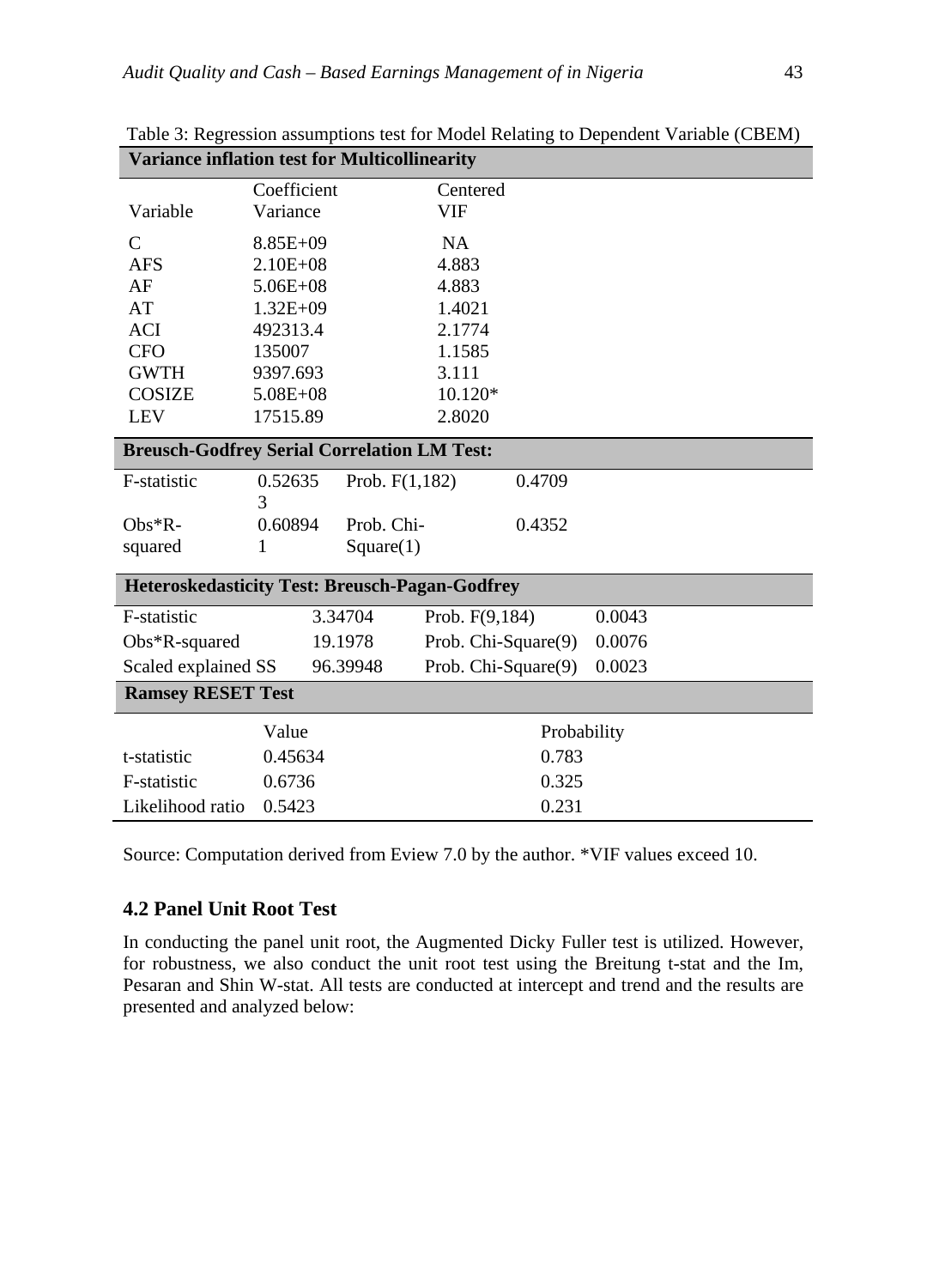| <b>Statistic</b>                                                  | $Prob.**$                                                                                                                                                                                                                                                                                                                                              |  |  |  |  |
|-------------------------------------------------------------------|--------------------------------------------------------------------------------------------------------------------------------------------------------------------------------------------------------------------------------------------------------------------------------------------------------------------------------------------------------|--|--|--|--|
| 570.45                                                            | 0.000                                                                                                                                                                                                                                                                                                                                                  |  |  |  |  |
| $-17.2136$                                                        | 0.000                                                                                                                                                                                                                                                                                                                                                  |  |  |  |  |
|                                                                   |                                                                                                                                                                                                                                                                                                                                                        |  |  |  |  |
|                                                                   |                                                                                                                                                                                                                                                                                                                                                        |  |  |  |  |
|                                                                   |                                                                                                                                                                                                                                                                                                                                                        |  |  |  |  |
|                                                                   |                                                                                                                                                                                                                                                                                                                                                        |  |  |  |  |
| Null Hypothesis: Unit root (common unit root process)             |                                                                                                                                                                                                                                                                                                                                                        |  |  |  |  |
| Exogenous variables: Individual effects, individual linear trends |                                                                                                                                                                                                                                                                                                                                                        |  |  |  |  |
| User-specified maximum lags                                       |                                                                                                                                                                                                                                                                                                                                                        |  |  |  |  |
| Automatic lag length selection based on AIC: 0 to 3               |                                                                                                                                                                                                                                                                                                                                                        |  |  |  |  |
| <b>Statistic</b>                                                  | $Prob.**$                                                                                                                                                                                                                                                                                                                                              |  |  |  |  |
| $-7.22855$<br>0.000<br>Breitung t-stat                            |                                                                                                                                                                                                                                                                                                                                                        |  |  |  |  |
| Source: Computation derived from Eview 7.0 by the author          |                                                                                                                                                                                                                                                                                                                                                        |  |  |  |  |
|                                                                   | Null Hypothesis: Unit root (individual unit root process)<br>Exogenous variables: Individual effects<br>Automatic lag length selection based on AIC: 0 to 14<br>** Probabilities for Fisher tests are computed using an asymptotic Chi – square<br>distribution. All other tests assume asymptotic normality.<br>Table 4 (ii): Breitung Unit Root Test |  |  |  |  |

Table 4 (i): Augmented Dickey Fuller (ADF) Unit Root Test

|  |  |  | Table 4 (iii): Im, Pesaran and Shin unit root test |  |  |
|--|--|--|----------------------------------------------------|--|--|
|--|--|--|----------------------------------------------------|--|--|

| Null Hypothesis: Unit root (individual unit root process) |                                                                   |           |  |  |  |
|-----------------------------------------------------------|-------------------------------------------------------------------|-----------|--|--|--|
|                                                           | Exogenous variables: Individual effects, individual linear trends |           |  |  |  |
| User-specified maximum lags                               |                                                                   |           |  |  |  |
| Automatic lag length selection based on AIC: 0 to 3       |                                                                   |           |  |  |  |
| Method                                                    | <b>Statistic</b>                                                  | $Prob.**$ |  |  |  |
| Im, Pesaran and Shin W-stat<br>$-109.105$<br>0.000        |                                                                   |           |  |  |  |
| Source: Computation Derived from Eviews 7.0               |                                                                   |           |  |  |  |

Table 4 (i), (ii)  $\&$  (iii) above provide summary reports of panel unit root tests on the residuals of the regressions reported. The p-values reported in the Table 4 (i) suggests that the hypothesis of no unit root can be rejected at least at the 5% level; the ADF Fisher statistic (570.45) and the Choi Z-stat. (-17.214) for the stacked residuals indicate that the null hypothesis of non-stationarity is strongly rejected. Furthermore, the Breitung Unit Root Test was performed and the results shows the Breitung t-stat (-7.2286) and p-value (0.00) as presented in table 4 (ii) and suggests that the null hypothesis of non-stationarity is strongly rejected at 5%. The Im, Pesaran and Shin unit root test was performed as an additional check to confirm the stationarity of the data. The results shows the Im, Pesaran and Shin W-stat (-109.105) and p-value (0.000) as presented in table 3 (iii) and suggest that the null hypothesis of non-stationarity is strongly rejected at 5%.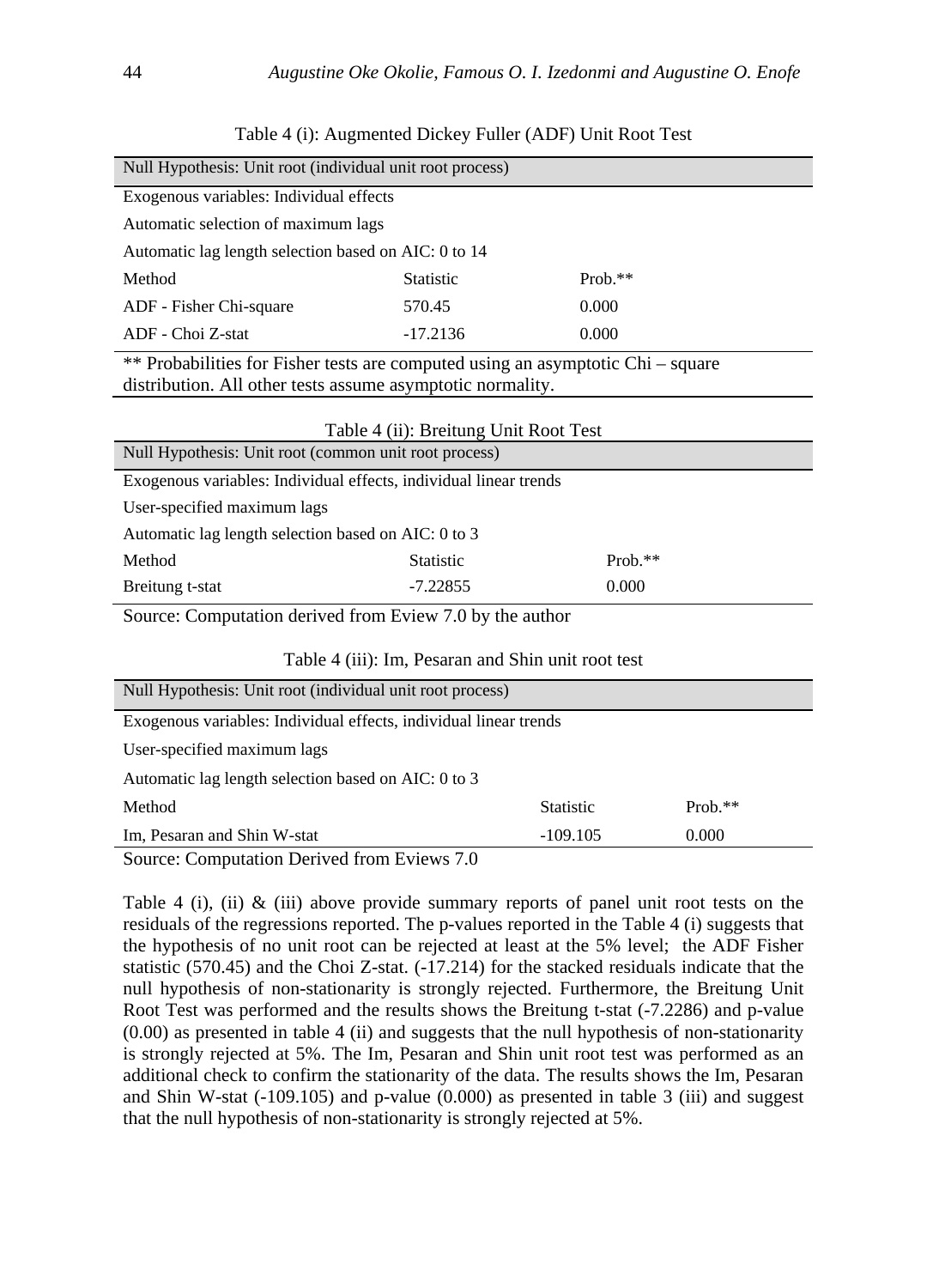|                                             | Table 5: Regression test for Model (Dependent Variable = $CBEM$ ) |                                                                 |                 |                   |                      |                   |  |
|---------------------------------------------|-------------------------------------------------------------------|-----------------------------------------------------------------|-----------------|-------------------|----------------------|-------------------|--|
| <b>OLS</b>                                  | <b>POOLED</b>                                                     | PANEL OLS (FIXED EFFECTS) PANEL OLS (RANDOM<br><b>EFFECTS</b> ) |                 |                   |                      |                   |  |
| <b>Variable</b>                             | Coefficient                                                       | Prob.                                                           | Coefficient     | Prob.             | Coefficient          | Prob.             |  |
| $\mathbf C$                                 | $-7.886$                                                          | 0.965                                                           | $-81635.1$      | 0.264             | 6636.137             | $0.000*$          |  |
| <b>EXPLANATOR</b><br>Y<br><b>ACI</b>        | <b>VARIABLES</b><br>354.52                                        | 0.497                                                           | 361.382         | $0.000*$          | 184.325              | $0.000*$          |  |
| AF                                          | 9275.325                                                          | 0.586                                                           | $-16610.3$      | $0.057**$         | $-8126.98$           | $0.001*$          |  |
| <b>AFS</b>                                  | $-21120.7$                                                        | 0.314                                                           | 9319.279        | 0.437             | $-46344.9$           | $0.000*$          |  |
| AT                                          | 4187.274                                                          | 0.497                                                           | 2655.3          | 0.532             | 21384.54             | 0.613             |  |
| <b>CONTROL</b><br><b>CFO</b><br><b>GWTH</b> | <b>VARIABLES</b><br>34.188<br>4.635                               | 0.353<br>$0.001*$                                               | 30.311<br>3.598 | 0.498<br>$0.000*$ | $-151.022$<br>25.645 | 0.142<br>$0.002*$ |  |
| <b>LEV</b>                                  | $-8.154$                                                          | $0.000*$                                                        | $-8.061$        | $0.000*$          | 31.0125              | $0.073**$         |  |
| AR(1)                                       | 0.279                                                             | $0.000*$                                                        |                 |                   |                      |                   |  |
| $R^2$                                       | 0.893                                                             |                                                                 | 0.899           |                   | 0.11                 |                   |  |
| ADJ $R^2$                                   | 0.879                                                             |                                                                 | 0.887           |                   | 0.07                 |                   |  |
| F-Stat                                      | 63.756                                                            |                                                                 | 77.781          |                   | 2.831                |                   |  |
| $P(f-stat)$<br>D.W<br><b>Hausman</b> test   | 0.000<br>1.64<br>0.632                                            |                                                                 | 0.000<br>1.75   |                   | 0.008<br>1.5         |                   |  |

## **4.2 Least Square (Multiple) Regression**

Source: Computation derived from Eview 7.0 by the author. \* Significant at 5% \*\*significant at 10%.

Table 5 above, shows the result for the multiple regression model with the inclusion of all the explanatory variables (AQ measures) together in the model after controlling for the effects of a number of exogenous variables.

### **5 Discussion of Regression Results and Findings**

In estimating the models, we employed the pooled OLS and Panel effects estimations. Our preference for the variable estimates used in discussing the results is based on the descriptive statistic and Hausman Test.

Descriptive statistics showed the mean value of Audit firm Size (0.702) and suggests that majority of the companies in the sample were audited by the Big-4 Audit Firms. This may be related to the level of perceived audit firm quality being associated with Audit Firm Size (in terms of the Big-4 audit brand names) by quoted companies in Nigeria. This result agrees with the findings of previous studies [1]; [40] [41][42] [43] [44] [45]. Other prior studies agree on audit quality as a function of audit firm size and demonstrate that larger (Big 8, Big 6, Big 5 or Big 4) audit firms possess greater capacity to constrain and minimise earnings management [38] [39] [46] [47] [48]. Our result shows a considerable cluster of audit firm choice around the Big-4 audit brand names.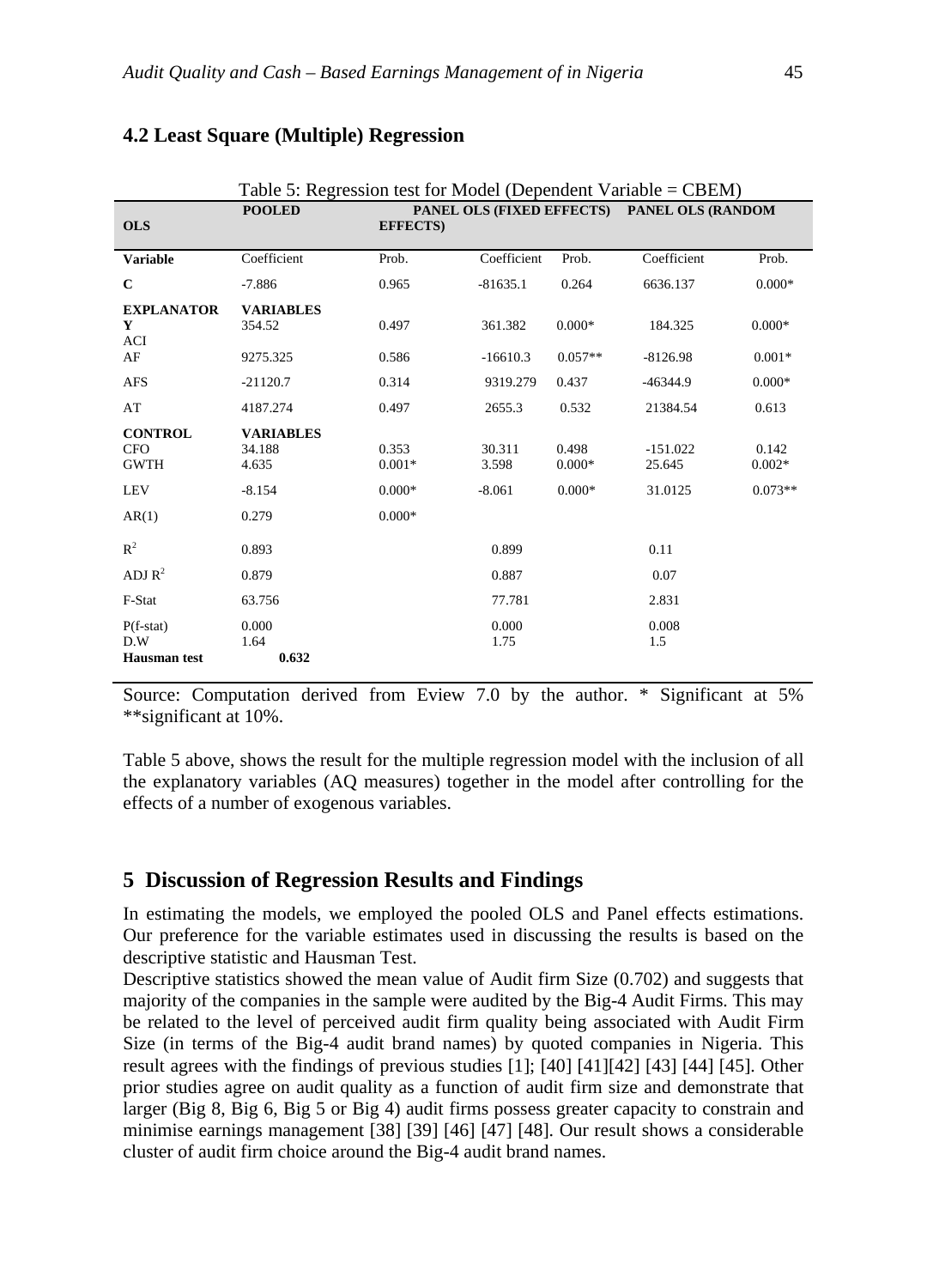The mean value of CBEM (305.3242) along with the standard deviation (67688.19) indicates a large presence of 'Real Earnings' Manipulations by the companies in the sample. This corroborates the evidence in the USA by Graham et al [20] and [24] that accrual-based EM is more likely to draw audit and regulatory scrutiny than real decisions. Hence corporate managers may have shifted away from Discretionary Accrual Management to Real cash - based Earnings Management in the post Sarbanes – Oxley Act (SOX) period. This situation appears to be ostensibly replicated in Nigeria, perhaps because of the effects of globalization of World accounting and economic policies, and an anticipation of the adoption of SOX, IFRSs and similar codes of best practices which partial presence is indicated by the promulgation of Financial Reporting Council of Nigeria Act, 2011.

The descriptive statistic revealed that on the average, companies (about 94%) engage their audit firms for over three (3) years. The study reveals a considerable experience of a substantial number of audit firms in this distribution. Audit Tenure is defined in this study as the length of the auditor-client relationship. In Nigeria, it is professionally required that audit tenure should not exceed three years but this does not appear to be enforced.

The inclusion of all explanatory variables (Audit quality measures) together in the model indicates that the Random effects estimation is valid as shown by the Hausman test. Audit Firm Size is observed to impact significantly  $(p=0.000)$  on real cash - based earnings management with a negative slope coefficient (-46344.9); Audit Tenure appear to exert a positive effect (21384.54) on real cash - based earnings management but this is insignificant at 5% ( $p=0.613$ ) while Audit fees impacts significantly (0.001) on real cash based earnings management with a negative slope coefficient (-8126.98). Although ACI appeared positive (184.325) and significant (0.000), ACI does not fall among the three most commonly applied perceived AQ proxies. Without prejudice to the outcome of ACI therefore, these results provide strong evidence to reject the null hypothesis  $(H_0)$  and accept the alternative hypothesis of a significant negative relationship between audit quality measures and real cash - based earnings management activities of quoted companies in Nigeria.

The results imply that when audit quality is high, real management activities is minimized. However, since there are no codes of best practice to provide sanction when real cash - based earnings management is detected by the Auditor; there is a tendency for corporate managers to shift away from managing discretionary accruals to engaging more in real cash - based earnings management activities. The effect is that real cash - based earnings management and cash flow manipulations increase. This probably accounts for the dominant (heavy) presence of real cash - based earnings management among the companies in our sample.

## **5.1 Recommendations**

This study recommends that:

1. The management of quoted companies in Nigeria should, as a legal mandate, provide a "statement of the quality of its earnings" arrived at using acceptable and uniform criteria and make assertions that the earnings of the company have not been manipulated (managed) during the period.

2. The auditors of quoted companies in Nigeria should conduct Earnings Quality Assessment (EQA) following Earnings Management detection metrics and the techniques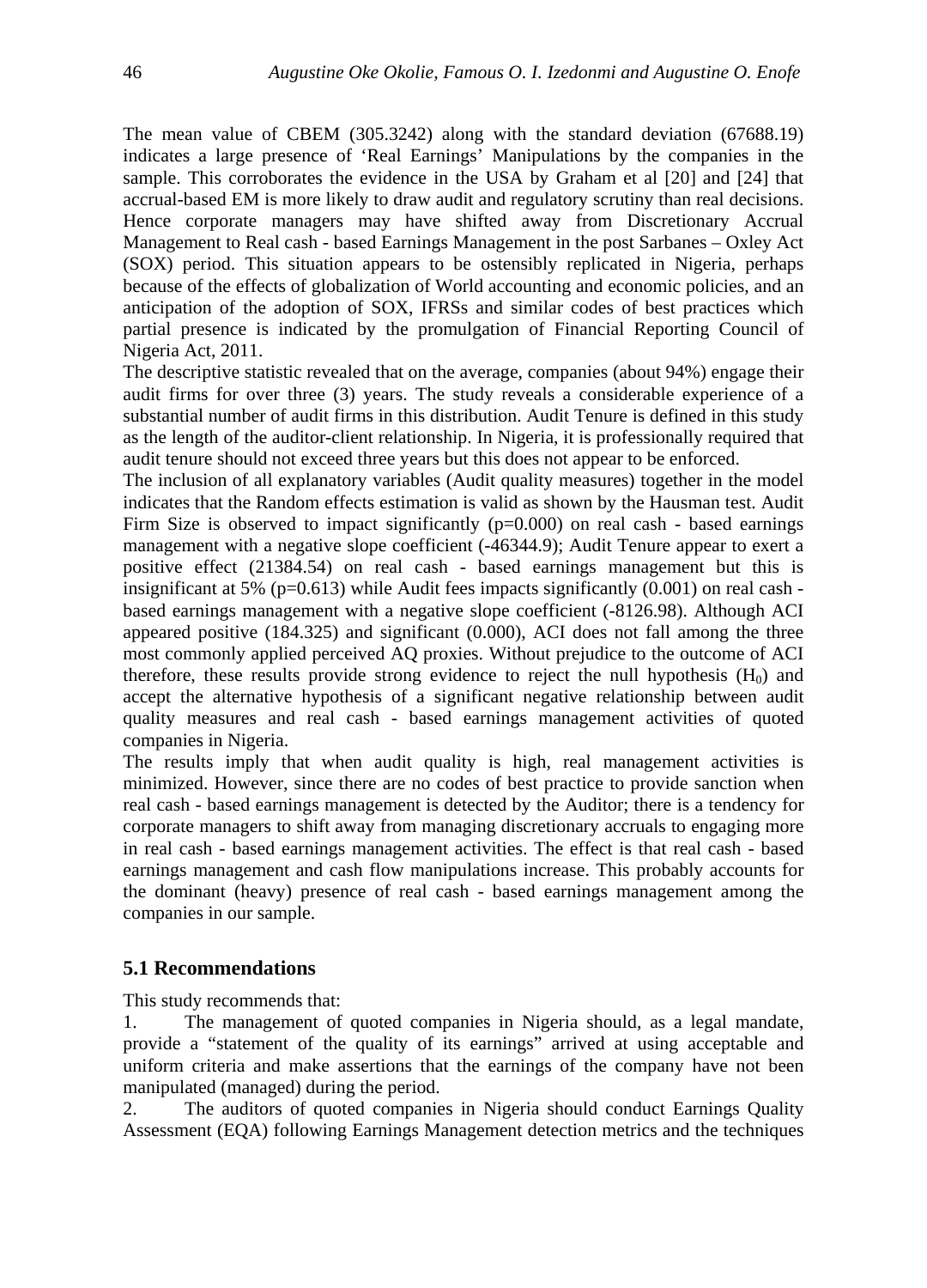enumerated in this study and issue "Integrated Audit Reports" which will include EQA reports and Internal Control Reports in addition to normal annual audit reports.

3. The three years professional requirement for Auditors in Nigeria should be backed up by law and enforced.

4. Companies should earn income only through sales growth and cost cutting activities since repeatable and fairly predictable earnings that come from sales and cost reductions presents the company's earnings as high quality earnings in the eyes of investors.

5. Enhanced annual internal inspections and triennial peer reviews should further compel an enhancement of audit quality to minimize the risk of an undetected material misstatement.

6. Companies in Nigeria should adapt or adopt currently available best practices like the provisions of US Public Companies Accounting Oversight (Sarbanes Oxley's) Act, 2002 followed by a statutorily backed earnings monitoring of companies in Nigeria.

# **5.2 Conclusion**

This study has examined and documented evidences that are consistent with the relationship and effects which audit quality exerts on earnings management from the perspective of the manipulations of real cash - based economic operations of companies listed on the Nigerian Stock Exchange (NSE). Based on a sample of 342 companies – year observations from the NSE for the fiscal years, 2006 to 2011, and using some commonly applied audit quality measures together for purpose of robustness, a massive and all-inclusive multivariate analyses was conducted. The result showed that audit quality exerts significant negative relationship with real cash - based earnings management of quoted companies in Nigeria.

In arriving at the above conclusions, quoted financial institutions, unquoted companies and other firms located within the informal sector of the Nigerian economy were excluded; the sample covered six years of data drawn from annual accounts of sampled companies. The effects of inflation on figures related to financial statements and the estimation of cash - based operating activity manipulations (real earnings management) of quoted companies in Nigeria were ignored.

The reported results and findings of this study present obvious implication for regulators such as the Securities and Exchange Commission, the professional accountancy bodies, the Financial Reporting Council of Nigeria, the National Assembly, etc. in their supervisory position to distinguish between legitimacy, outright fraudulent reporting and earnings statements that reflect the desires of management rather than the underlying performance of the company and to impose appropriate disciplinary sanctions on offenders.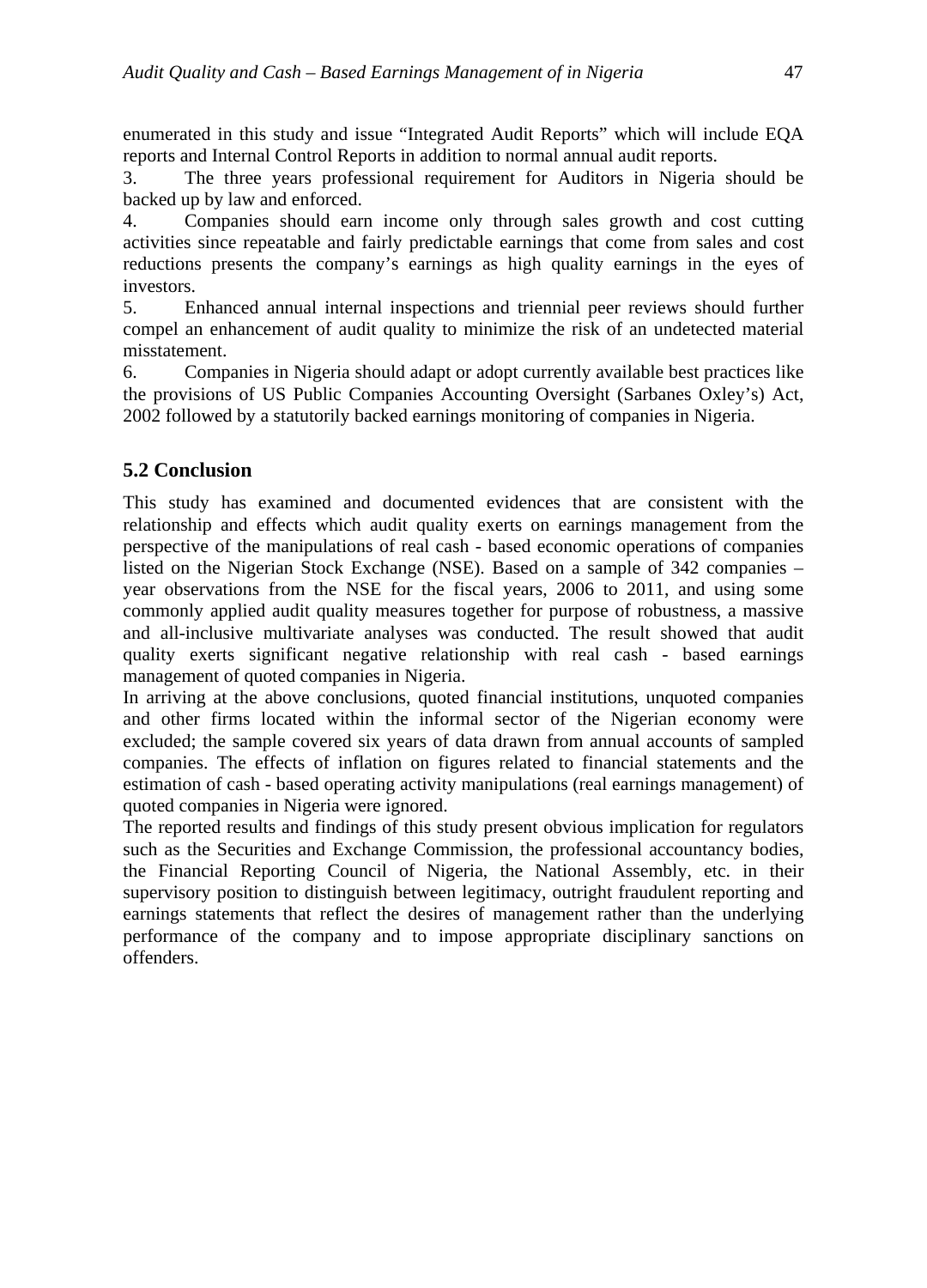## **References**

- [1] L. E. DeAngelo, "Auditor size and audit quality", Journal of Accounting and Economics, 3 (3) (1981), 183 – 199.
- [2] EUROSAI, "Guidelines on audit quality", revised version for the consideration of Contact Committee of the Heads of the SAIs of the European Union held in Luxembourg,  $6 - 7<sup>th</sup>$ , December (2004)...
- [3] R. I. Watts, and J. I. Zimmerman, "Positive accounting theory", Englewood Cliff (NJ), Prentice Halls, U. K., (1986).
- [4] W. R. Knechel, "Audit lessons from the economic crisis: rethinking audit Quality", inaugural lecture delivered at Maastricht University on Friday, September 11, (2009).
- [5] A. Levitt, "The numbers game": speech delivered at the New York University center for law and business, New York, (1998), http://wwwrutgers.edu/accounting; http://www.sec.gbov/news
- [6] R. K. Mautz and H. A. Sharaf, "The philosophy of auditing", Florida, American Accounting Association, (1961), Monograph Series (6).
- [7] W.A. Wallace, "The economic role of the auditor in free and regulated markets: a review", Research in Accounting Regulation, (1) (1987), 7 – 34.
- [8] A. Eilifsen and W. F. Messier, "The incidence and detection of misstatements: a review and integration of archival research", Journal of Accounting Literature, (19)  $(2000), 1 - 43.$
- [9] M. S. Gerayli, A. M. Yanesari and A. R. Ma'atoofi, "Impact of audit quality on earnings management: evidence from Iran", International Research Journal of Finance and Economics, (66) (2011), http//www.eurojournals.com/finance
- [10] K. Schipper, "Commentary on earnings management", Accounting Horizons, December, (1989), 91 – 102
- [11] P. M. Healy, and J. M. Wahlen, , "A review of the earnings management literature and its implications for standard setting", Accounting Horizons, (13) (1999), 365 – 383.
- [12] S. Roychowdhury, "Earnings management through real activities manipulations" Journal of Accounting and Economics, 42 (3) (2006), 335 – 370
- [13] A. Zang, "Evidence on the tradeoff between real manipulations and accrual manipulation", work paper, University of Rochester, (2006).
- [14] R. Ewart, and A. Wagenhofer,"Economic effects of tightening accounting standards to restrict earnings management in Gunny K. (2005), "what are the consequences of real earnings management?" The Accounting Review, Leeds School of Business, University of Colorado, September, (2005).
- [15] I. M. Badawi, "Motives and consequences of fraudulent financial reporting" paper presented at the 17<sup>th</sup> annual convention of the global awareness society international, May, (2008), San Fracisco, USA.
- [16] A. Enofe, "Reaping the fruits of evils: how scandals help reshape the accounting profession", International Journal of Business, Accounting and Finance, 4 (2)  $(2010)$ , 53 – 69.
- [17] A. O. Okolie and D. J. Agboma, "The impact of environmental dynamics on the accounting profession in Nigeria", Journal of Business Administration and Management, 3 (1) (2008), 70 – 75.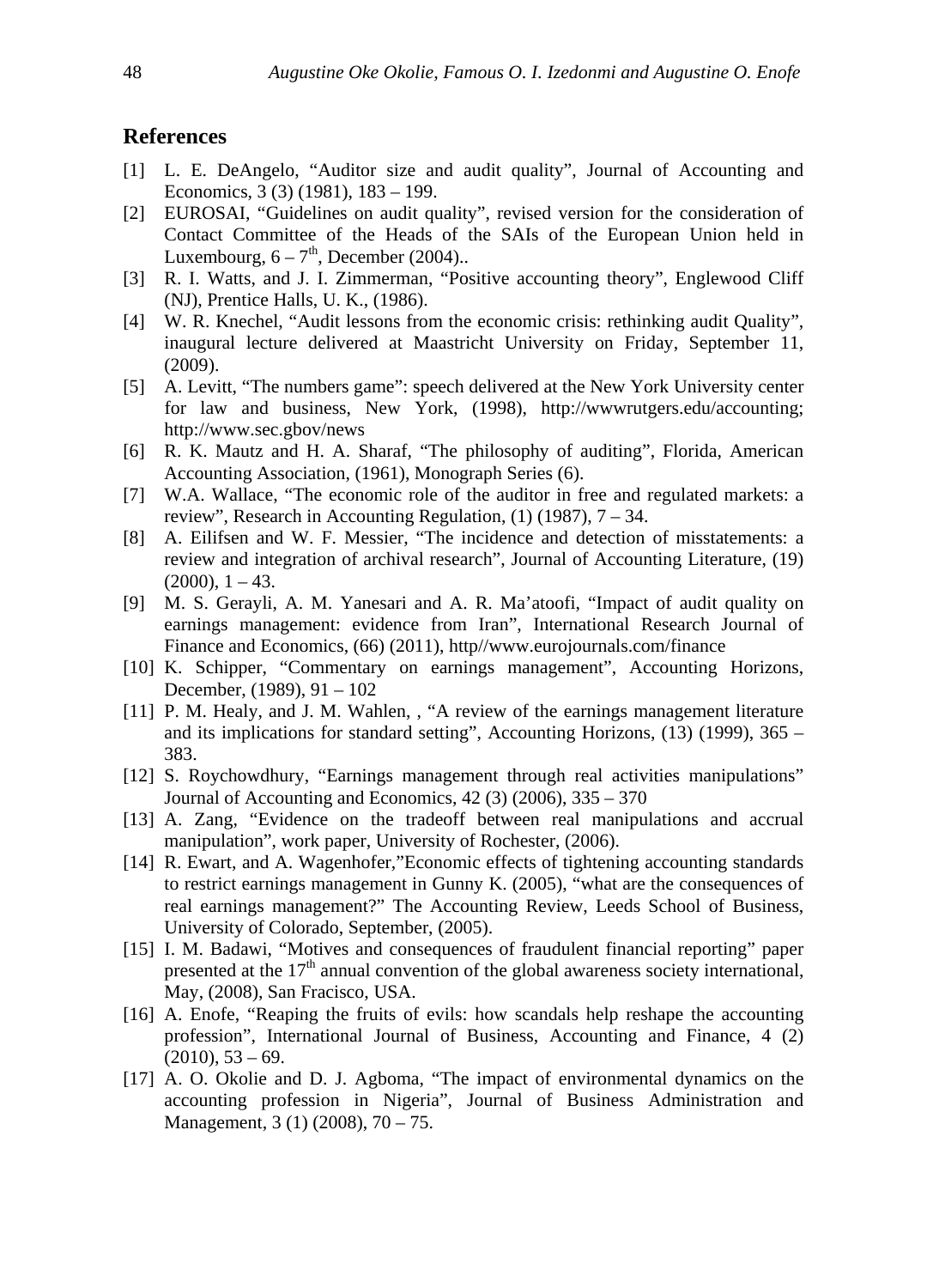- [18] J. Odia, "Creative accounting and its implications for financial reporting in Nigeria", Nigeria Journal of Business Administration, 8 (1 & 2), Jan/July, (2007).
- [19] S. B. Adeyemi and T. O. Fagbemi, "Audit quality, corporate governance and firm characteristics in Nigeria, International Journal of Business and Management, 5 (5)  $(2010), 169 - 179.$
- [20] J, Graham, R. Harvey, and S. Rajgopal, "The economic implications of corporate financial reporting, Working paper, Duke, NBER, and University of Washington, Seattle, (2005).
- [21] D. Cohen and P. Zarowin, "Economic consequences of real and accrual-based earnings management activities", The Accounting Review, 83 (2008), 758 – 787.
- [22] L. Geriesh, "Organizational culture and fraudulent financial reporting" The CPA Journal, (2006) http://nysscpa.org/cpajournal
- [23] W. P. Carey, "Fallout from corporate scandals: Enron Q & A" (2006) http://knowledge.wpcare.asu
- [24] D. Cohen, A. Dey and T. Lys, "Real and accrual-based earnings management in the pre – and post – Sarbanes Oxley periods, Accounting Review, 83, (3) (2008), 757 – 787.
- [25] K. Gunny, "What are the consequences of real earnings management?" The Accounting Review, Leeds School of Business, University of Colorado, September (2005).
- [26] D. Bens, V. Nagar, and M. H. F. Wong, "Real investment implications of employee stock option exercises" Journal of Accounting Research, 40 (2) (2002), 359 – 406.
- [27] D. Bens, V. Nagar, D. J. Skinner, and M. H. Wong, "Employee stock options, EPS dilutions and stock repurchases" Journal of Accounting and Economics,  $36(1 – 3)$  $(2003), 51 - 90.$
- [28] E. Bartov, "The timing of asset sales and earnings manipulations" The Accounting Review, 68 (4) (1993), 840 – 855.
- [29] P. M. Dechow and R. Sloan, "Executive incentives and the horizon problem" Journal of Accounting and Economics, 14, (1991), 51 – 89.
- [30] W. Baber, P. M. Fairfield and J. A. Haggard, "The effect of concern about reported income on discretionary decisions: the case of research and development", the Accounting Review, 66 (4) (1991), 818 – 829.
- [31] B. Bushee, "The influence of institutional investors in myopic R & D investment behavior", The Accounting Review, 73 (3) (1998), 305 – 333.
- [32] B. Mashayekhi, S. Mehrani, K. Mehrani, and G. Karami, "The role of discretionary accruals in earnings management of listed companies in Terhan Stock Exchange, The Iran Accounting and Auditing Review,  $12(42)(2006)$ ,  $61 - 74$ .
- [33] K. Mehrani, and Z. Arefmanesh, "Surveying income smoothing in Terhani Stock Exchange", The Iran Accounting and Auditing Review, 15 (51) (2008), 37 – 56.
- [34] G. P. Herrmann, "Sarbanes Oxley 404: a compliance game plan" France Executive, 19 (47) (2003), 42 – 43.
- [35] P. Hribar, N. Jenkins and W. Johnson, "Stock repurchases as an earnings management device", Journal of Accounting and Economics, 41 (2006), 3 – 27.
- [36] S. B. Jackson and W. E. Wilcox, "Do managers grant sales price reductions to avoid losses and declines in earnings and sales?" Quarterly Journal of Business and Economics, 39 (2000), 3.
- [37] Z. V. Palmrose, "Audit fees and auditor size: further evidence" Journal of Accounting Research, 24 (1) (1986), 97 – 110.